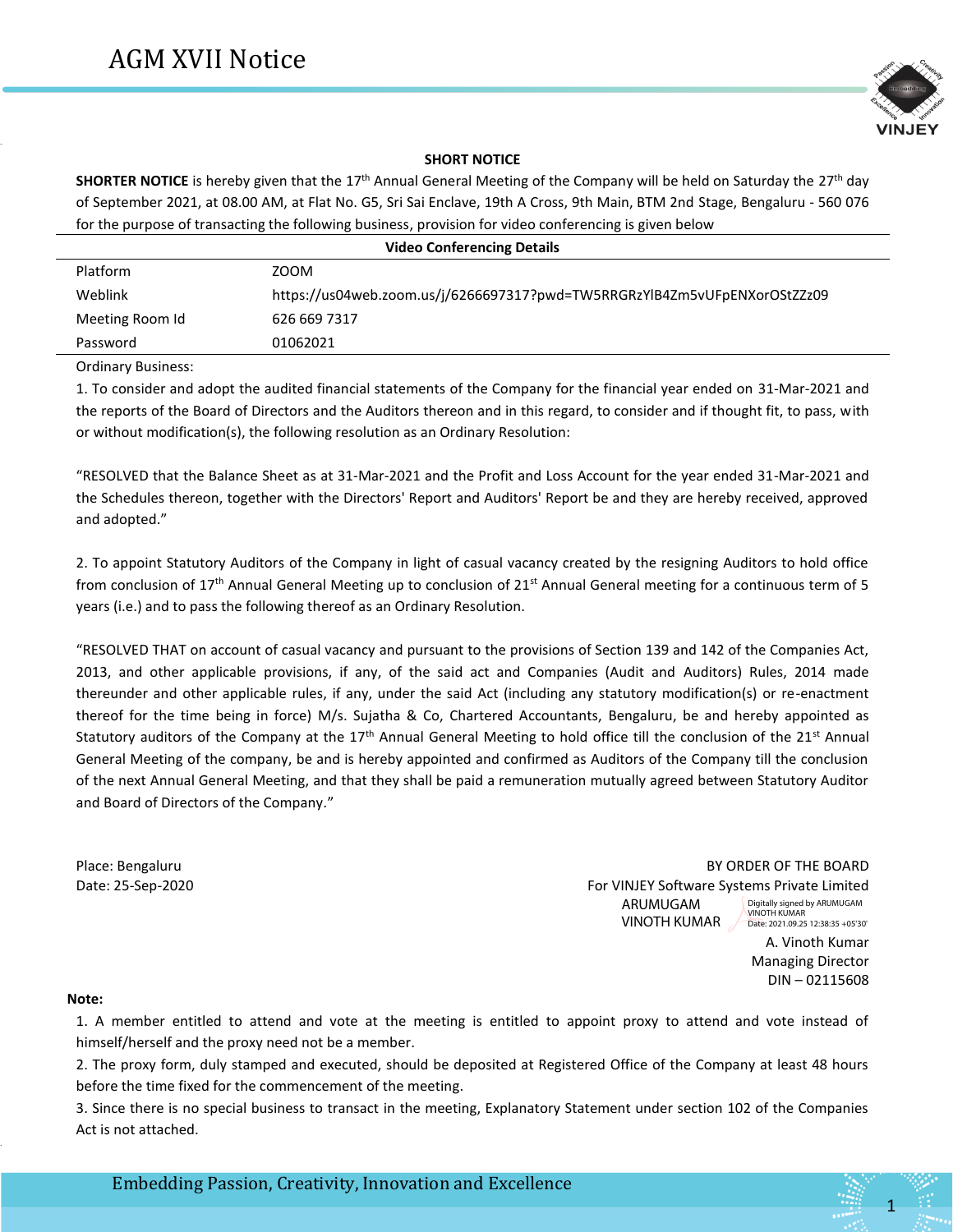.

.

..



#### **Attendance Slip**

M/s VINJEY Software Systems Private Limited No. 429, First Floor, 12thCross, WOC Road II Stage, Mahalakshmipuram, Bengaluru 560086

| ANNUAL GENERAL MEETING                    |
|-------------------------------------------|
| To be held on 27-Sep-2021 at 08.00 A.M at |
| Sri Sai Enclave,                          |
| Flat No: G5, 19thA Cross,                 |
| 9th Main, BTM Second Stage,               |
| Bangalore - 560076.                       |

| Name of the Attending Member<br>(In Block Letters)                                                 |  |
|----------------------------------------------------------------------------------------------------|--|
| Folio./ID No                                                                                       |  |
| Number of Shares held                                                                              |  |
| Name of Proxy<br>(In Block letters, to be filled in if the proxy<br>attends instead of the member) |  |

I hereby record my presence at the Annual General Meeting on 27-Sep-2021.

Signature of Member/Proxy

**THIS ATTENDACE SLIP DULY FILLED TO BE HANDED OVER AT THE ENTRANCE OF THE MEETING HALL.**

<u>2 – Andrea Statistica Andrea Statistica Andrea Statistica Andrea Statistica Andrea Statistica Andrea Statistic</u>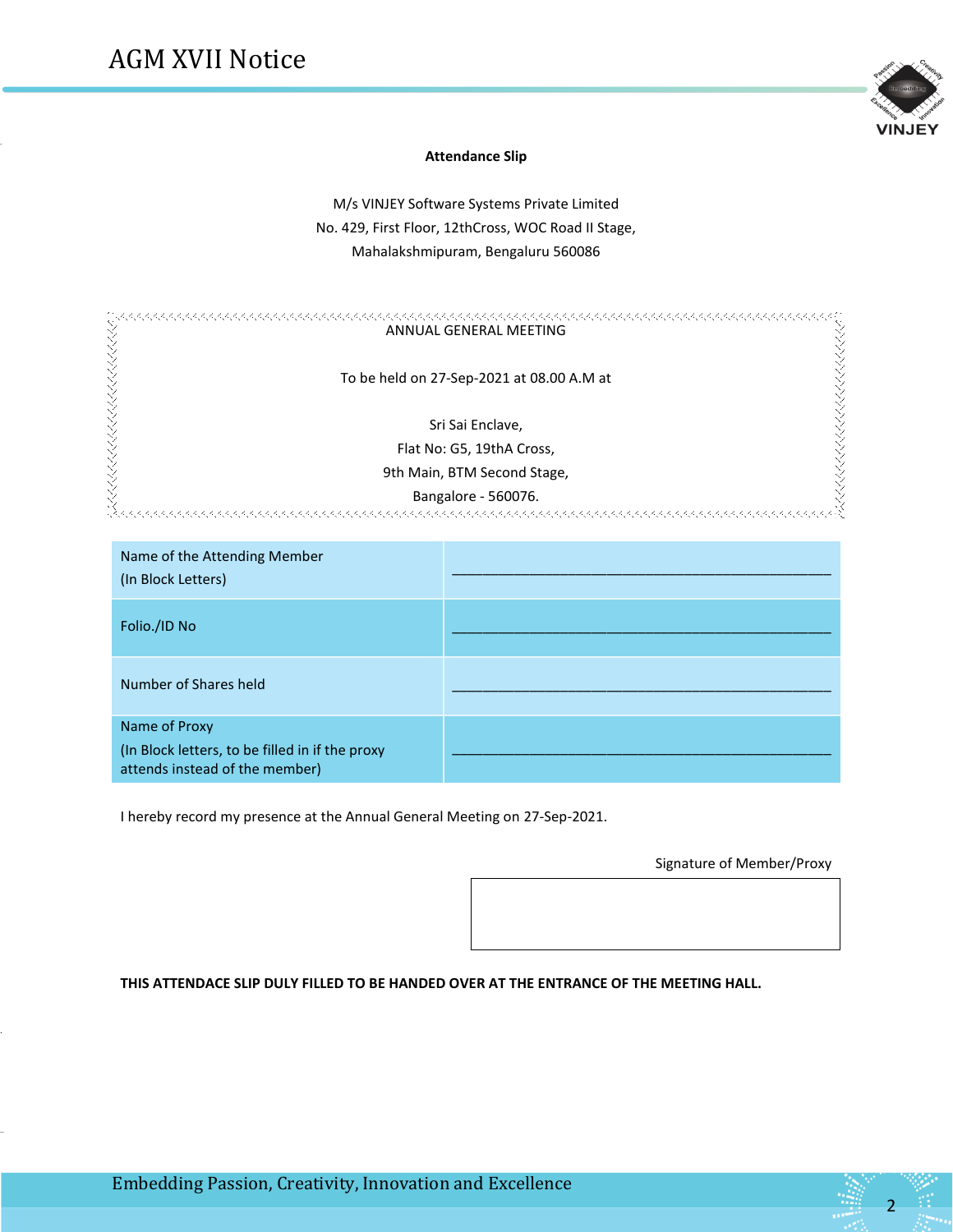

# **PROXY FORM - MGT-11**

*(Pursuant to Section 105(6) of the Companies Act, 2013 and Rule 19(3) of the Companies (Management and Administration) Rules, 2014)*

| <b>CIN</b>                           | U72200KA2004PTC033636                                                                        |
|--------------------------------------|----------------------------------------------------------------------------------------------|
| Name of the Company                  | <b>VINJEY Software Systems Private Limited</b>                                               |
| Regd. Office                         | No. 429, First Floor, 12th Cross, WOC Road II Stage,<br>Mahalakshmipuram, Bengaluru - 560086 |
| Name of Member<br>Registered address |                                                                                              |

I/We, being the member(s) of \_\_\_\_\_\_\_\_\_\_\_\_\_\_\_\_ Equity Shares of the above named Company, hereby appoint:

| $\mathbf{1}$   | <b>Name</b> |                    |
|----------------|-------------|--------------------|
|                | Address     |                    |
|                | Email Id    |                    |
|                | Signature   | or failing him/her |
| $\overline{2}$ | <b>Name</b> |                    |
|                | Address     |                    |
|                | Email Id    |                    |
|                | Signature   | or failing him/her |
| $\overline{3}$ | Name        |                    |
|                | Address     |                    |
|                | Email Id    |                    |
|                | Signature   |                    |

as my / our proxy to attend and vote (on a poll) for me / us and on my / our behalf at the Seventeenth Annual / Extraordinary General Meeting of the Company, to be held on 27-Sep-2021 and at any adjournment thereof, in respect of such resolutions set out in the Notice convening the meeting as are indicated below:

| <b>Particulars</b>                                                                    | For | <b>Against</b>                                                                              |
|---------------------------------------------------------------------------------------|-----|---------------------------------------------------------------------------------------------|
| Resolution No 1: Adoption of Accounts                                                 |     |                                                                                             |
| Resolution No 2: Ratification of appointment of Auditors                              |     |                                                                                             |
| Signature of Proxy Holder (s)<br>Signed this day of 2021<br>Signature of Shareholder: |     | マンファンファファス<br>$^\circ_\times$ Affix Rs. 1 $^\circ_\times$<br>Revenue $\mathcal{D}$<br>Stamp |

**Note: This form of proxy in order to be effective should be duly completed and deposited at the Registered office of the Company, not less than 48 hours before the commencement of the Meeting.**

3

.